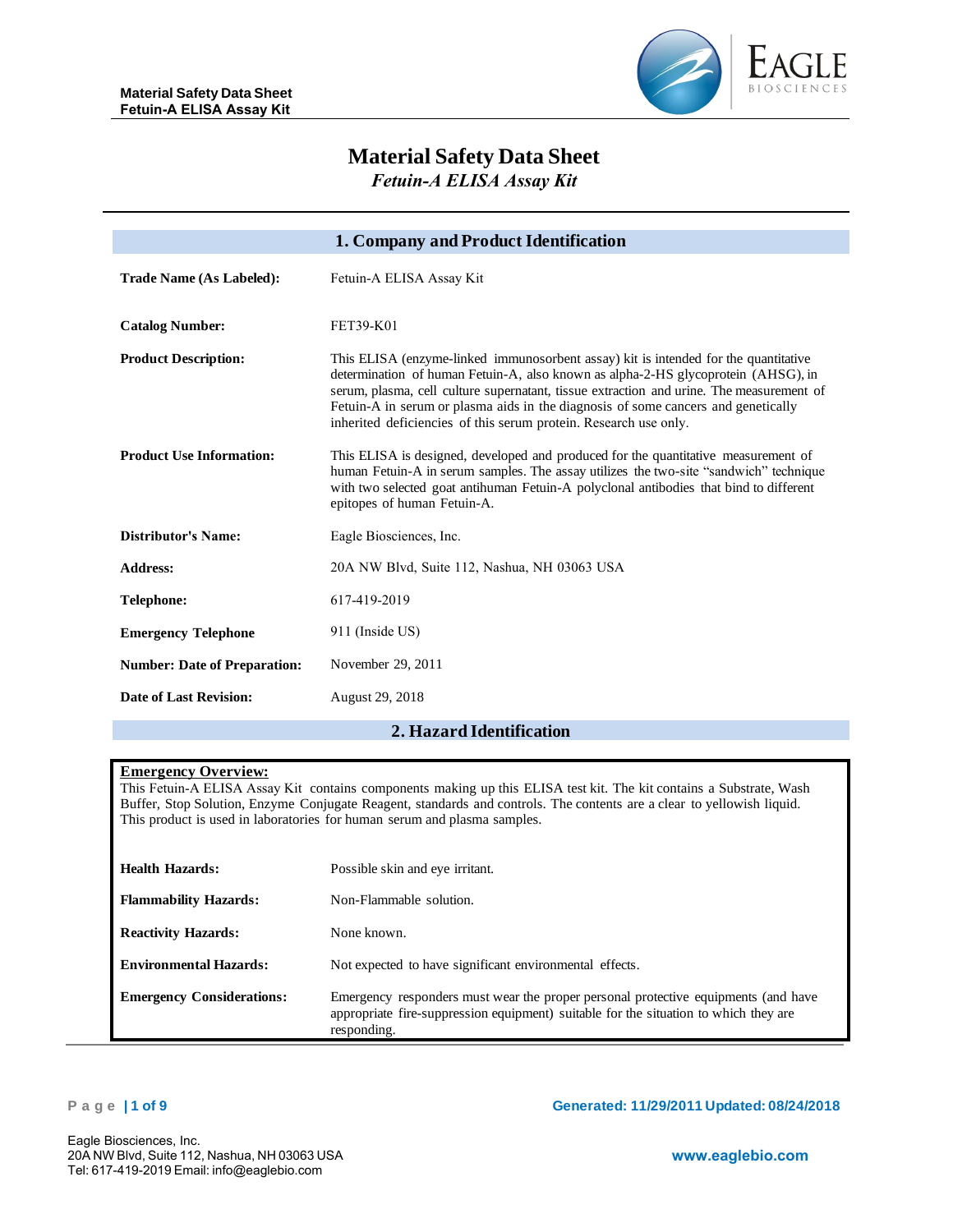#### **Hazard Communication**

| <b>Hazard Determining</b><br><b>Components of Labeling:</b> | ELISA Wash Concentrate (ProClin™)                                                                                                                                                                                                                         |
|-------------------------------------------------------------|-----------------------------------------------------------------------------------------------------------------------------------------------------------------------------------------------------------------------------------------------------------|
| <b>GHS</b> Pictogram:                                       |                                                                                                                                                                                                                                                           |
| <b>Signal Words:</b>                                        | Warning                                                                                                                                                                                                                                                   |
| <b>Hazard Statement:</b>                                    | <b>H317:</b> May cause an allergic skin reaction.                                                                                                                                                                                                         |
| <b>Precautionary Statement</b><br><b>Prevention:</b>        | <b>P261:</b> Avoid breathing dust/fume/gas/mist/vapours/spray.<br>P272: Contaminated work clothing should not be allowed out of the workplace.<br><b>P280:</b> Wear protective gloves/protective clothing/eye protection/face protection.                 |
| <b>Precautionary Statement</b><br><b>Response:</b>          | P302 + P352: IF ON SKIN: Wash with plenty of soap and water.<br><b>P321:</b> Specific treatment (See label).<br>$P333 + P313$ : If skin irritation or rash occurs: Get medical advice/attention.<br><b>P363:</b> Wash contaminated clothing before reuse. |
| <b>Precautionary Statement</b><br>Storage:                  | $N/A$ .                                                                                                                                                                                                                                                   |
| <b>Precautionary Statement</b><br>Disposal                  | P501: Dispose of contents/container.                                                                                                                                                                                                                      |

#### **Health Hazards or Risk from Exposure:**

Prolonged contact with the components in this kit may irritate the skin. Contact with eyes may cause irritation or redness. This product is designed to be used in a laboratory environment.

**Acute:** Individuals using this product should be wearing the proper personal protective equipment to prevent skin and eye contact.

**Chronic:** None known.

# **3. Composition and Information on Ingredients**

**P a g e | 2 of 9 Generated: 11/29/2011 Updated: 08/24/2018**

Eagle Biosciences, Inc. 20A NW Blvd, Suite 112, Nashua, NH 03063 USA Tel: 617-419-2019 Email: info@eaglebio.com

**www.eaglebio.com**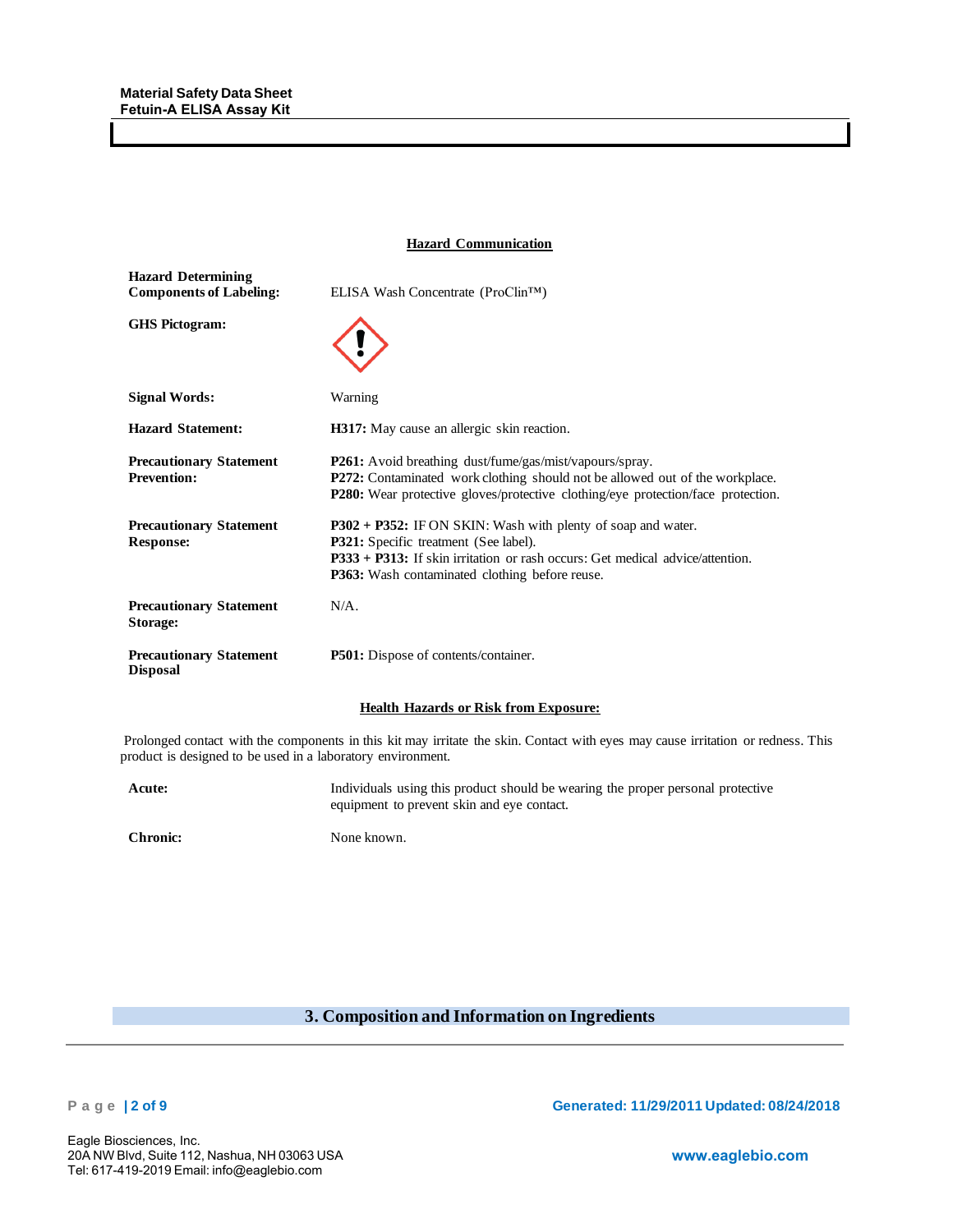### **Material Safety Data Sheet Fetuin-A ELISA Assay Kit**

# **3.1 Substances**

This substance is a mixture.

# **3.2 Mixture**

| <b>Hazard Classification:</b><br><b>ELISA</b> Stop Solution             | CAS#       | EINECS#      | Amount        | EC 1272/2008 Annex VI, Part 3                                                                                                                                   |
|-------------------------------------------------------------------------|------------|--------------|---------------|-----------------------------------------------------------------------------------------------------------------------------------------------------------------|
| Sulfuric Acid                                                           | 7664-93-9  | 231-639-5    | $< 5\%$       | Skin Corr. 1A; H314                                                                                                                                             |
| <b>Hazard Classification:</b><br>ELISA Wash<br>Concentrate              | CAS#       | EINECS#      | Amount        | EC 1272/2008 Annex VI, Part 3                                                                                                                                   |
| ProClin™ 300 <sup>*</sup>                                               | 55965-84-9 | 613-167-00-5 | $<0.06\%$     | Acute Tox. 3, H331<br>Acute Tox. 3, H311<br>Acute Tox. 3, H301<br>Skin Corr.1B, H314<br>Skin Sens. 1;H317<br>Aquatic Acute. 1; H400<br>Aquatic Chronic. A; H410 |
| <b>Hazard Classification:</b><br>Fetuin-A Tracer<br>Antibody            | CAS#       | EINECS#      | <b>Amount</b> | EC 1272/2008 Annex VI, Part 3                                                                                                                                   |
| ProClin <sup>TM</sup> 300 <sup>*</sup>                                  | 55965-84-9 | 613-167-00-5 | < 0.0015%     | Acute Tox. 3, H331<br>Acute Tox. 3, H311<br>Acute Tox. 3, H301<br>Skin Corr.1B, H314<br>Skin Sens. 1:H317<br>Aquatic Acute. 1; H400<br>Aquatic Chronic. A; H410 |
| <b>Hazard Classification:</b><br>Fetuin-A Standards and<br>Controls     | CAS#       | EINECS#      | <b>Amount</b> | EC 1272/2008 Annex VI, Part 3                                                                                                                                   |
| ProClin <sup>TM</sup> 300 <sup>*</sup>                                  | 55965-84-9 | 613-167-00-5 | < 0.0015%     | Acute Tox. 3, H331<br>Acute Tox. 3, H311<br>Acute Tox. 3, H301<br>Skin Corr.1B, H314<br>Skin Sens. 1;H317<br>Aquatic Acute. 1; H400<br>Aquatic Chronic. A; H410 |
| <b>Hazard Classification:</b><br>Fetuin-A Antibody<br>Coated Microplate | CAS#       | EINECS#      | Amount        | EC 1272/2008 Annex VI, Part 3                                                                                                                                   |
| ProClin™ 300 <sup>*</sup>                                               | 55965-84-9 | 613-167-00-5 | < 0.0015%     | Acute Tox. 3, H331<br>Acute Tox. 3, H311<br>Acute Tox. 3, H301<br>Skin Corr.1B, H314<br>Skin Sens. 1;H317<br>Aquatic Acute. 1; H400                             |

**P a g e | 3 of 9 Generated: 11/29/2011 Updated: 08/24/2018**

Eagle Biosciences, Inc. 20A NW Blvd, Suite 112, Nashua, NH 03063 USA Tel: 617-419-2019 Email: info@eaglebio.com

**www.eaglebio.com**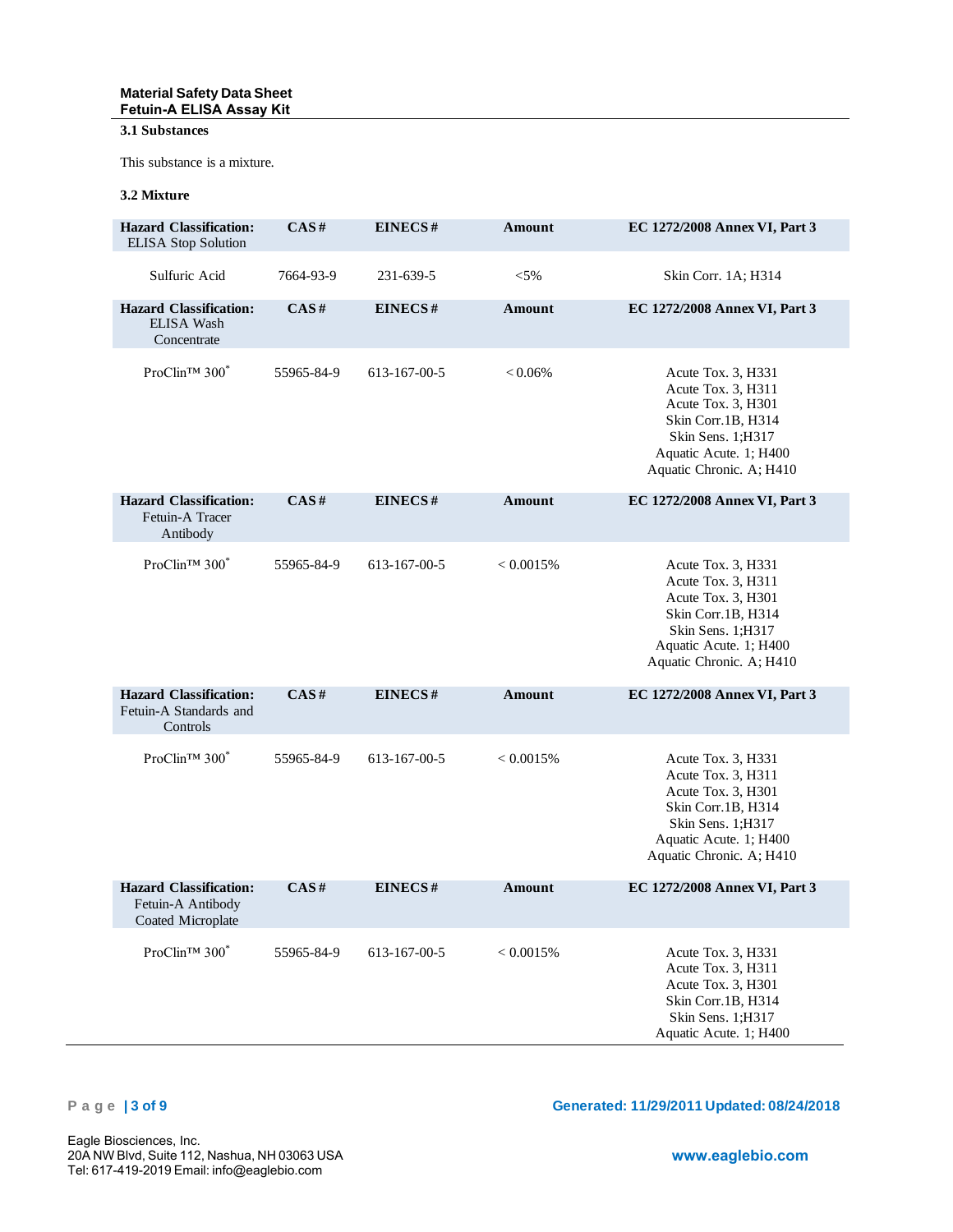Aquatic Chronic. A; H410

\* ProClin™ 300 is used a preservative in the listed reagents. The hazardous ingredient is the reaction mass of: 5-chloro-2-methyl-4-isothiazolin-3-one [EC no. 247- 500-7] and 2-methyl-2H-isothiazol-3-one [ECno. 220-239-6] (3:1).

#### **4. First-Aid Measures**

Contaminated individuals of chemical exposure must be taken for medical attention if any adverse effect occurs. Rescuers should be taken for medical attention, if necessary. Take a copy of the label and MSDS to a health professional with the contaminated individual.

| <b>Eye Contact:</b>                                  | If chemical contacts the eye, open victim's eyes while under gentle running water. Use<br>sufficient force to open eyelids. Have victim "roll" eyes. Minimum flushing is for 15<br>minutes. Remove contact lenses, if worn. Seek medical attention is irritation persists.                                                                                                                                                                                                                                                     |
|------------------------------------------------------|--------------------------------------------------------------------------------------------------------------------------------------------------------------------------------------------------------------------------------------------------------------------------------------------------------------------------------------------------------------------------------------------------------------------------------------------------------------------------------------------------------------------------------|
| <b>Skin Contact:</b>                                 | Wash contacted area with soap and water. Remove exposed or contaminated clothing,<br>taking care not to contaminate eyes. Seek medical attention if irritation develops or<br>persists.                                                                                                                                                                                                                                                                                                                                        |
| <b>Inhalation:</b>                                   | Not a normal route of entry; however, if chemical is inhaled, or breathing becomes<br>difficult, remove victim to fresh air. If necessary, use artificial respiration to support vital<br>functions. Seek medical attention.                                                                                                                                                                                                                                                                                                   |
| <b>Ingestion:</b>                                    | If chemical is swallowed, call physician or poison control center for most current<br>information. If professional advice is not available, do not induce vomiting. Never induce<br>vomiting or give diluents (milk or water) to someone who is unconscious, having<br>convulsions, or who cannot swallow. Victims of chemical exposure must be taken for<br>medical attention. Rescuers should be taken for medical attention, if necessary. Take a<br>copy of the label and MSDS with the victim to the health professional. |
| <b>Medical Conditions Aggravated</b><br>by Exposure: | None known.                                                                                                                                                                                                                                                                                                                                                                                                                                                                                                                    |



# **5. Fire-Fighting Measures**

**Recommendations to Physicals:** Treat symptoms and eliminate overexposure.

# **P a g e | 4 of 9 Generated: 11/29/2011 Updated: 08/24/2018**

Eagle Biosciences, Inc. 20A NW Blvd, Suite 112, Nashua, NH 03063 USA Tel: 617-419-2019 Email: info@eaglebio.com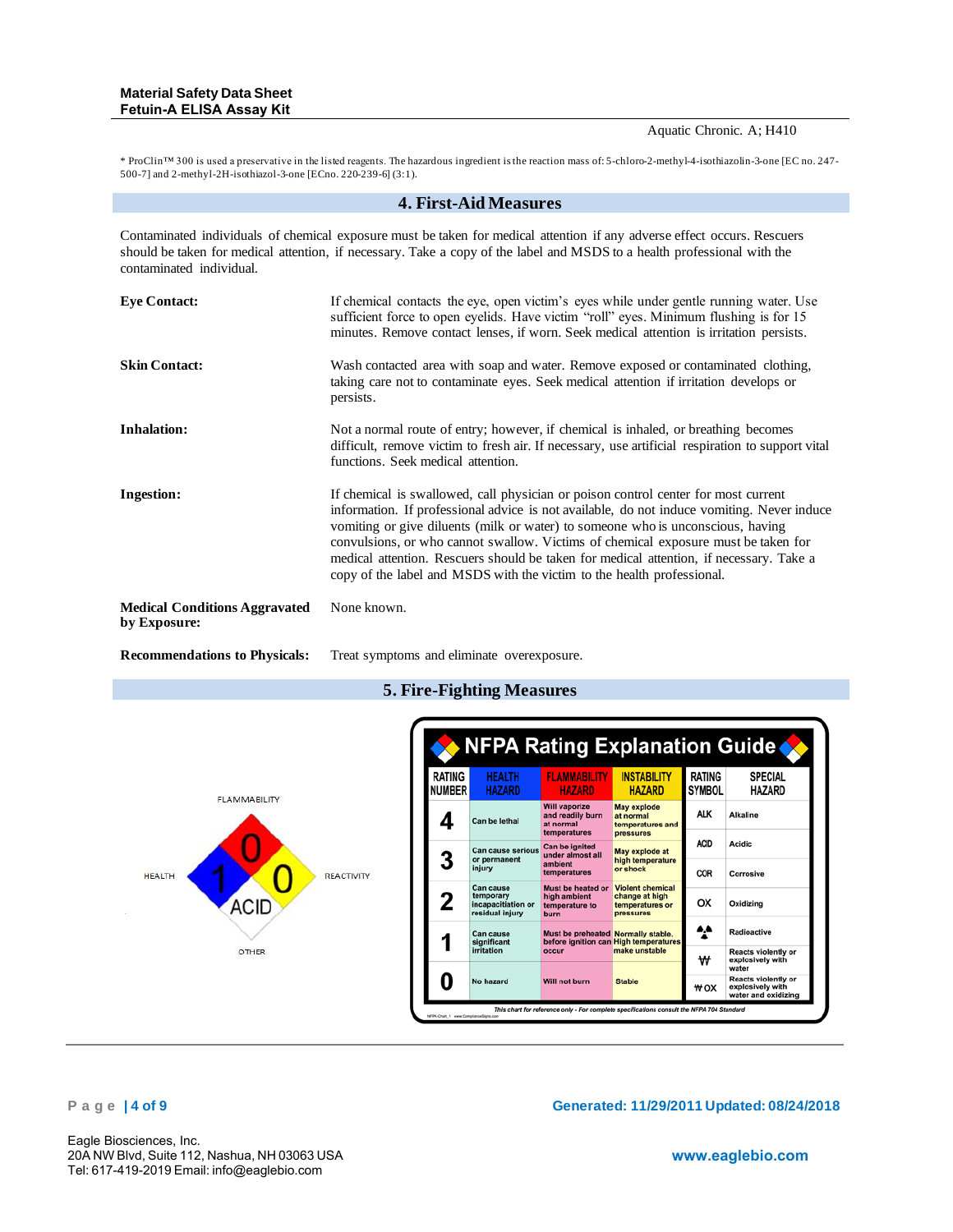# **Material Safety Data Sheet**

| <b>Fetuin-A ELISA Assay Kit</b>                                      |                                                                                                                                                                                                                                                                                                                                                                                                                                                                                        |  |
|----------------------------------------------------------------------|----------------------------------------------------------------------------------------------------------------------------------------------------------------------------------------------------------------------------------------------------------------------------------------------------------------------------------------------------------------------------------------------------------------------------------------------------------------------------------------|--|
| <b>Flash Point:</b>                                                  | Non-flammable.                                                                                                                                                                                                                                                                                                                                                                                                                                                                         |  |
| <b>Auto-ignition Temperature:</b>                                    | Not applicable.                                                                                                                                                                                                                                                                                                                                                                                                                                                                        |  |
| <b>Flammable Limits (%):</b><br><b>Fire Extinguishing Materials:</b> | Lower and Upper N/A<br>Use extinguishing materials appropriate for surrounding fire.                                                                                                                                                                                                                                                                                                                                                                                                   |  |
| <b>Unusual Fire and Explosive</b><br>Hazards:                        | The product is a water based mixture with no known fire or explosion hazards.                                                                                                                                                                                                                                                                                                                                                                                                          |  |
| <b>Explosion Sensitivity to</b><br><b>Mechanical Impact:</b>         | Not sensitive.                                                                                                                                                                                                                                                                                                                                                                                                                                                                         |  |
| <b>Explosion Sensitivity to Static</b><br>Discharge:                 | Not sensitive.                                                                                                                                                                                                                                                                                                                                                                                                                                                                         |  |
| <b>Special Fire-Fighting</b><br><b>Procedures:</b>                   | Incipient fire responders should wear eye protection. Structural firefighters must wear<br>Self-Contained Breathing Apparatus and full protective equipment. Isolate materials not<br>yet involved in the fire and protect personnel. Move containers from fire area if this can be<br>done without risk; otherwise, cool with carefully applied water spray. If possible, prevent<br>runoff water from entering storm drains, bodies of water, or environmentally sensitive<br>areas. |  |
|                                                                      | <b>6. Accidental Release Measures</b>                                                                                                                                                                                                                                                                                                                                                                                                                                                  |  |
| <b>Spill and Leak Response:</b>                                      | Proper protective equipment should be used. Personnel should be trained for spill response<br>operations.                                                                                                                                                                                                                                                                                                                                                                              |  |
| Spills:                                                              | Trained personnel following pre-planned procedures should handle non-incidental<br>releases. Absorb spilled materials using polypads or other suitable absorbent material.<br>Place all spill residue in an appropriate container and seal. Decontaminate the area<br>thoroughly. Do not mix with wastes from other materials. Dispose of in accordance with<br>applicable Federal, State, and local procedures.                                                                       |  |
|                                                                      | 7. Handling and Storage                                                                                                                                                                                                                                                                                                                                                                                                                                                                |  |
| <b>Work and Hygiene Practices:</b>                                   | As with all chemicals, avoid getting this product on you or in you. Wash thoroughly after<br>handling this product. Do not eat, drink, smoke, or apply cosmetics while handling this<br>product. Avoid breathing mists or sprays generated by this product. Use in a well-<br>ventilated location. Remove contaminated clothing immediately.                                                                                                                                           |  |
| <b>Storage and Handling</b><br><b>Practices:</b>                     | Store product in properly labeled, closed containers at temperatures between 2-8°C.<br>Protect from physical damage. Keep containers closed when not in use.                                                                                                                                                                                                                                                                                                                           |  |
| 8. Exposure Controls - Personal Protection                           |                                                                                                                                                                                                                                                                                                                                                                                                                                                                                        |  |
| <b>Ventilation and Engineering</b><br>Controls:                      | Use with adequate ventilation to ensure exposure levels are maintained below the<br>established limits. Currently, International exposure limits are not established for all<br>components of this product.                                                                                                                                                                                                                                                                            |  |
|                                                                      | Please check with competent authority in each country for the most recent limits in place.                                                                                                                                                                                                                                                                                                                                                                                             |  |
|                                                                      | The following information on appropriate Personal Protective Equipment is provided to<br>assist employers in complying with OSHA regulations found in 29 CFR Subpart I<br>(beginning at 1910.132) or equivalent standards of Canada, or standards of EU member<br>states (including EN 149 for respiratory PPE, and EN 166 for face/eye protection), and                                                                                                                               |  |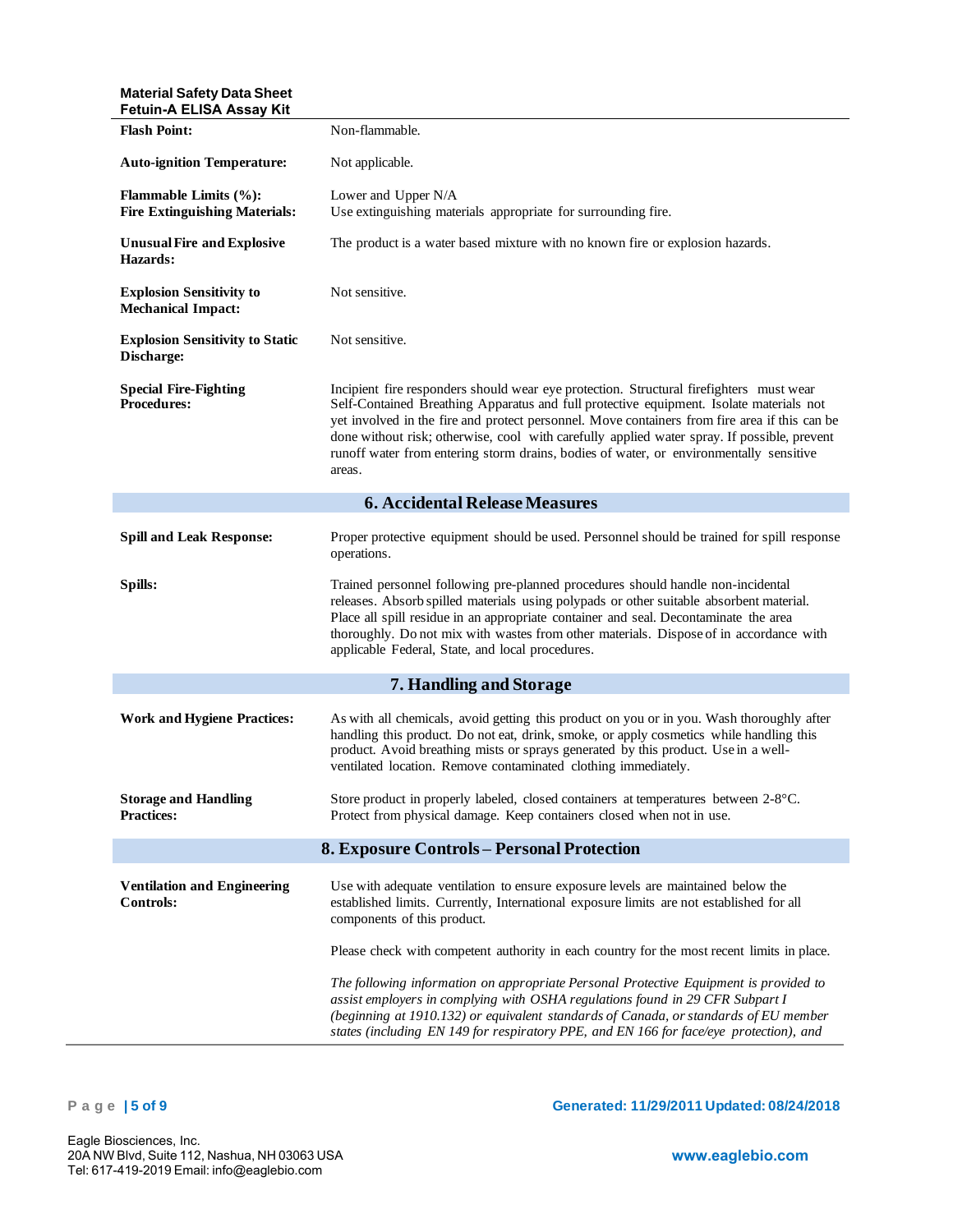| <b>Material Safety Data Sheet</b><br><b>Fetuin-A ELISA Assay Kit</b> |                                                                                                                                                                                                                                                                                                                                                                                                                                                                                                                                                                                                                   |
|----------------------------------------------------------------------|-------------------------------------------------------------------------------------------------------------------------------------------------------------------------------------------------------------------------------------------------------------------------------------------------------------------------------------------------------------------------------------------------------------------------------------------------------------------------------------------------------------------------------------------------------------------------------------------------------------------|
|                                                                      | those of Japan. Please reference applicable standards for relevant details.                                                                                                                                                                                                                                                                                                                                                                                                                                                                                                                                       |
| <b>Respiratory Protection:</b>                                       | If exposure limits are exceeded, use only respiratory protection authorized in the US<br>Federal OSHA Respiratory Protection Standard (29 CFR 1910.134), equivalent US State<br>standards, Canadian CSA Standard Z94.4-93, the European Standard EN149, or EU<br>member states.                                                                                                                                                                                                                                                                                                                                   |
| <b>Eye Protection:</b>                                               | Splash goggles or safety glasses with side shields recommended. If necessary, refer to US<br>OSHA29 CFR 1910.133, Canadian Standards, and the European Standard EN166,<br>Australian Standards, or relevant Japanese Standards.                                                                                                                                                                                                                                                                                                                                                                                   |
| <b>Hand Protection:</b>                                              | Compatible protective gloves recommended. Wash hands after removing gloves. If<br>necessary refer to US OSHA 29 CFR 1910.133, Canadian Standards, and the European<br>Standard EN166, Australian Standards, or relevant Japanese Standards.                                                                                                                                                                                                                                                                                                                                                                       |
| <b>Body Protection:</b>                                              | Use body protection appropriate for task. Coveralls, rubber aprons, or chemical protective<br>clothing made from natural rubber are generally acceptable, depending upon the task. If<br>necessary, refer to appropriate Standards of Canada, or appropriate Standards of the EU,<br>Australian Standards, or relevant Japanese Standards. If a hazard of injury to the feet<br>exists due to falling objects, rolling objects, where objects may pierce the soles of the feet<br>or where employee's feet may be exposed to electrical hazards, use foot protection, as<br>described in US OSHA 29 CFR 1910.139. |
|                                                                      | 9. Physical and Chemical Properties                                                                                                                                                                                                                                                                                                                                                                                                                                                                                                                                                                               |
| <b>Vapor Density:</b>                                                | N/A.                                                                                                                                                                                                                                                                                                                                                                                                                                                                                                                                                                                                              |
| Specific Gravity $@ 20°C$ :                                          | No data, (water $= 1$ ).                                                                                                                                                                                                                                                                                                                                                                                                                                                                                                                                                                                          |
| <b>Vapor Pressure:</b>                                               | No data $@$ 20 $°C$ .                                                                                                                                                                                                                                                                                                                                                                                                                                                                                                                                                                                             |
| <b>Appearance and Color:</b>                                         | This product is a clear to yellowish liquid.                                                                                                                                                                                                                                                                                                                                                                                                                                                                                                                                                                      |
| <b>Evaporation Rate</b><br>$(n - BaAC = 1)$ :                        | N/A                                                                                                                                                                                                                                                                                                                                                                                                                                                                                                                                                                                                               |
| <b>Solubility in Water:</b>                                          | Soluble.                                                                                                                                                                                                                                                                                                                                                                                                                                                                                                                                                                                                          |
| pH:                                                                  | Not established.                                                                                                                                                                                                                                                                                                                                                                                                                                                                                                                                                                                                  |
|                                                                      | <b>10. Stability and Reactivity</b>                                                                                                                                                                                                                                                                                                                                                                                                                                                                                                                                                                               |
| Stability:                                                           | Stable under ordinary conditions of use and storage.                                                                                                                                                                                                                                                                                                                                                                                                                                                                                                                                                              |
| <b>Decomposition Products:</b>                                       | When stored as labeled, no known hazardous decomposition products are formed during                                                                                                                                                                                                                                                                                                                                                                                                                                                                                                                               |
| <b>Materials with which Substance</b><br>is Incompatible:            | the shelf-life of this product.<br>No information available.                                                                                                                                                                                                                                                                                                                                                                                                                                                                                                                                                      |
| <b>Hazardous Depolymerization:</b>                                   | Will not occur.                                                                                                                                                                                                                                                                                                                                                                                                                                                                                                                                                                                                   |
| <b>Conditions to avoid:</b>                                          | Temperatures above or below the recommended storage range.                                                                                                                                                                                                                                                                                                                                                                                                                                                                                                                                                        |
|                                                                      | 11. Toxicology Information                                                                                                                                                                                                                                                                                                                                                                                                                                                                                                                                                                                        |
| <b>Toxicity Data:</b><br><b>Suspected Cancer Agent:</b>              | No data available.<br>The components of this product are not listed by agencies tracking the carcinogenic                                                                                                                                                                                                                                                                                                                                                                                                                                                                                                         |

**P a g e | 6 of 9 Generated: 11/29/2011 Updated: 08/24/2018**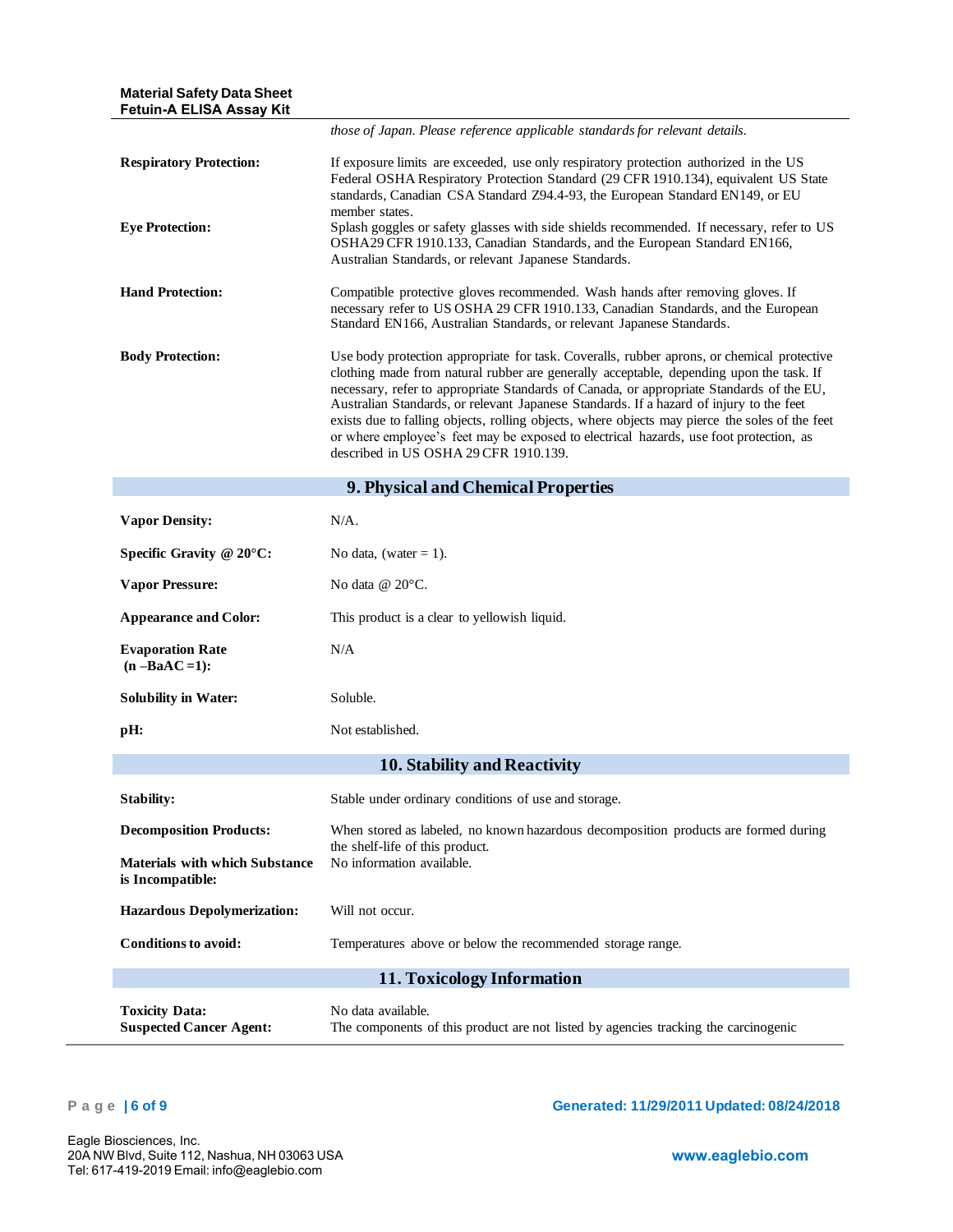|                                                                                            | potential of chemical compounds as follows:                                                                                |                                                                                                                                                             |
|--------------------------------------------------------------------------------------------|----------------------------------------------------------------------------------------------------------------------------|-------------------------------------------------------------------------------------------------------------------------------------------------------------|
|                                                                                            | Carcinogenicity:<br>NTP Regulated:<br><b>IARC</b> Regulated:<br><b>OSHA</b> Regulated:                                     | No<br>No<br>No                                                                                                                                              |
| <b>Irritancy of the Product:</b>                                                           | None known.                                                                                                                |                                                                                                                                                             |
| <b>Sensitization of the Product:</b>                                                       |                                                                                                                            | This product is not known to cause human skin or respiratory sensitization.                                                                                 |
| <b>Reproductive Toxicity</b><br><b>Information:</b>                                        | Listed below is information concerning the effects of this product and its components on<br>the human reproductive system. |                                                                                                                                                             |
|                                                                                            | Mutagenicity:                                                                                                              | The components of this product are not reported to produce<br>mutagenic effects in humans                                                                   |
|                                                                                            | Embryotoxicity:                                                                                                            | The components of this product are not reported to produce<br>embryotoxic effects in humans.                                                                |
|                                                                                            | Teratogenicity:                                                                                                            | The components of this product are not reported to produce<br>teratogenic effects in humans.                                                                |
|                                                                                            | Reproductive Toxicity:                                                                                                     | The components of this product are not reported to produce<br>reproductive effects in<br>humans.                                                            |
|                                                                                            |                                                                                                                            | 12. Ecological Information                                                                                                                                  |
| All work practices must be aimed at eliminating environmental contamination.               |                                                                                                                            |                                                                                                                                                             |
| <b>Environmental Fate:</b><br><b>Environmental Toxicity:</b>                               | No data available.<br>No data available.                                                                                   |                                                                                                                                                             |
|                                                                                            |                                                                                                                            | <b>13. Disposal Considerations</b>                                                                                                                          |
| Preparing waste for disposal:                                                              |                                                                                                                            | Waste disposal must be in accordance with appropriate US Federal, State, and local<br>regulations, those of Canada, Australia, EU Member States, and Japan. |
|                                                                                            |                                                                                                                            | 14. Transportation Information                                                                                                                              |
| <b>DOT Classification:</b>                                                                 | Non-regulated material.                                                                                                    |                                                                                                                                                             |
| <b>DOT Labeling Requirements:</b>                                                          | None.                                                                                                                      |                                                                                                                                                             |
| <b>IATA Labeling Requirements:</b>                                                         | None.                                                                                                                      |                                                                                                                                                             |
| <b>US Department of</b><br><b>Transportation (DOT) Shipping</b><br><b>Regulation:</b>      | 172.101.                                                                                                                   | This product is not classified as dangerous goods, per US DOT regulations, under 49 CFR                                                                     |
| <b>Transport Canada,</b><br><b>Transportation of Dangerous</b><br><b>Goods Regulation:</b> |                                                                                                                            | This product is not classified as Dangerous Goods, per regulations of Transport Canada.                                                                     |
| <b>International Air Transport</b><br><b>Association (IATA):</b>                           |                                                                                                                            | This product is not classified as Dangerous Goods, by rules of IATA.                                                                                        |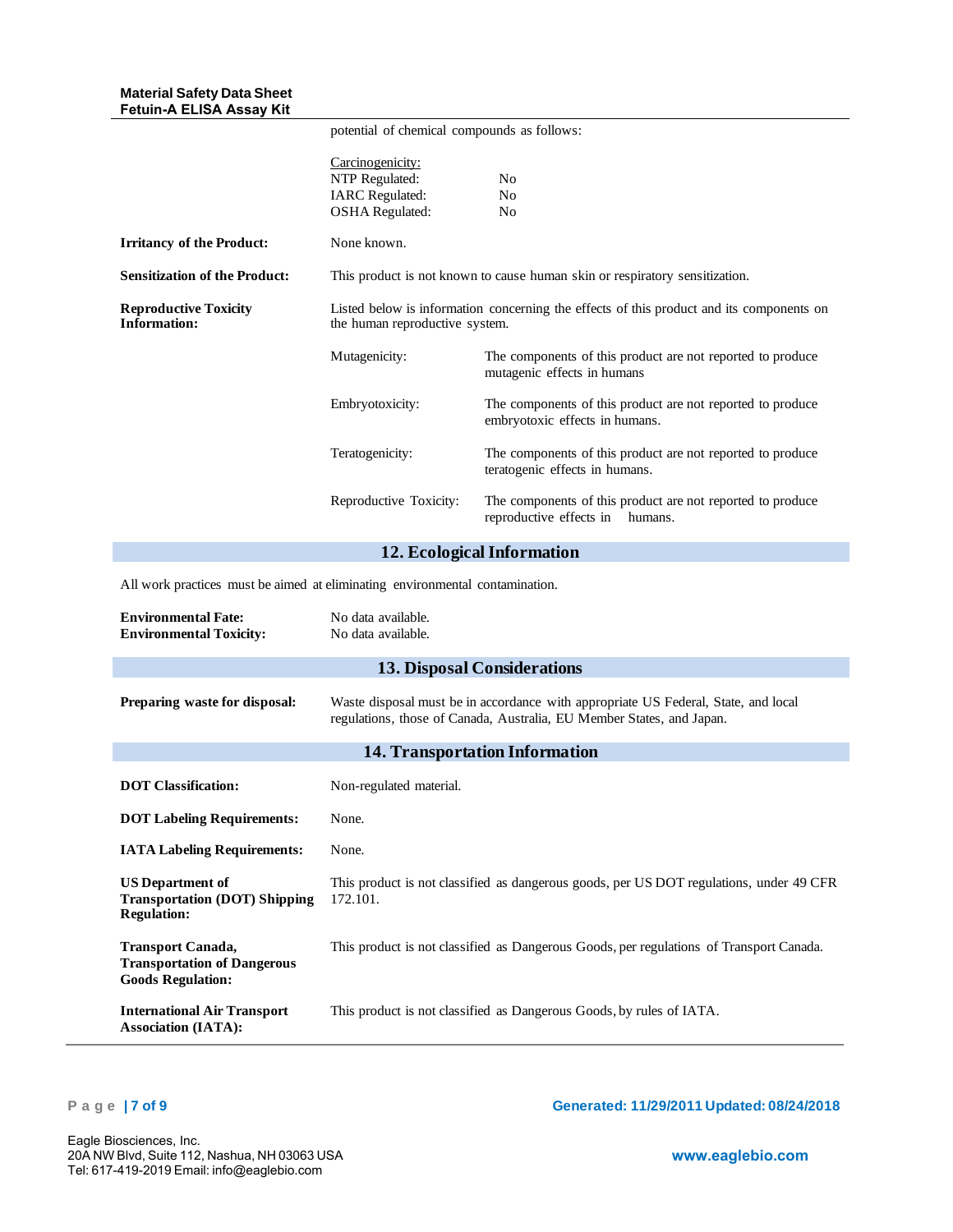| <b>Material Safety Data Sheet</b><br>Fetuin-A ELISA Assay Kit                                                           |                                                                                                                                                                                  |
|-------------------------------------------------------------------------------------------------------------------------|----------------------------------------------------------------------------------------------------------------------------------------------------------------------------------|
| <b>International Maritime</b><br><b>Organization</b> (IMO)<br>Designation:                                              | This product is not classified as Dangerous Goods by the International Maritime<br>Organization.                                                                                 |
| <b>European Agreement</b><br><b>Converning the International</b><br><b>Carriage of Dangerous Goods</b><br>by Road (ADR) | This product is not classified by the United Nations Economic Commission for Europe to<br>be dangerous goods.                                                                    |
| <b>UN Number:</b>                                                                                                       | None.                                                                                                                                                                            |
|                                                                                                                         | <b>15. Regulatory Information</b>                                                                                                                                                |
| <b>United States Regulations:</b>                                                                                       |                                                                                                                                                                                  |
| <b>Sara Reporting Requirements:</b>                                                                                     | None.                                                                                                                                                                            |
| <b>Marine Pollutant:</b>                                                                                                | This product contains no components listed as a Marine Pollutant under 49 CFR 172.101,<br>Appendix B.                                                                            |
| <b>TSCA:</b>                                                                                                            | All components in this product mixture are listed on the US Toxic Substances Control Act<br>(TSCA) inventory of chemicals or are exempt from listing.                            |
| <b>SARA 311/312:</b>                                                                                                    | None.                                                                                                                                                                            |
| <b>US CERCLA Reportable</b><br>Quantity (RQ):                                                                           | None.                                                                                                                                                                            |
| <b>US TSCA Inventory Status:</b>                                                                                        | All of the components of this product are listed in the TSCA Inventory or exempt.                                                                                                |
| <b>California Safe Drinking Water</b><br>and Toxic Enforcement Act<br>(Proposition 65):                                 | This product does notcontain any component above the 0.1% level which is listed as a<br>California Proposition 65 chemical.                                                      |
|                                                                                                                         | Note: the chemical identity of some or all components present is confidential business<br>information (trade secret) and is being withheld as permitted by 29 CFR 1910.1200 (i). |
| <b>Canadian Regulations:</b>                                                                                            |                                                                                                                                                                                  |
| <b>Canadian DSL/INDSL</b>                                                                                               | All of the components of this product are on the DSL Inventory or exempt.                                                                                                        |
| <b>Inventory Status:</b>                                                                                                |                                                                                                                                                                                  |
| <b>Canadian Environmental</b><br><b>Protection Act (CEPA)</b><br><b>Priorities Substances Lists:</b>                    | No component of this product is on the CEPA First Priorities Substance Lists.                                                                                                    |